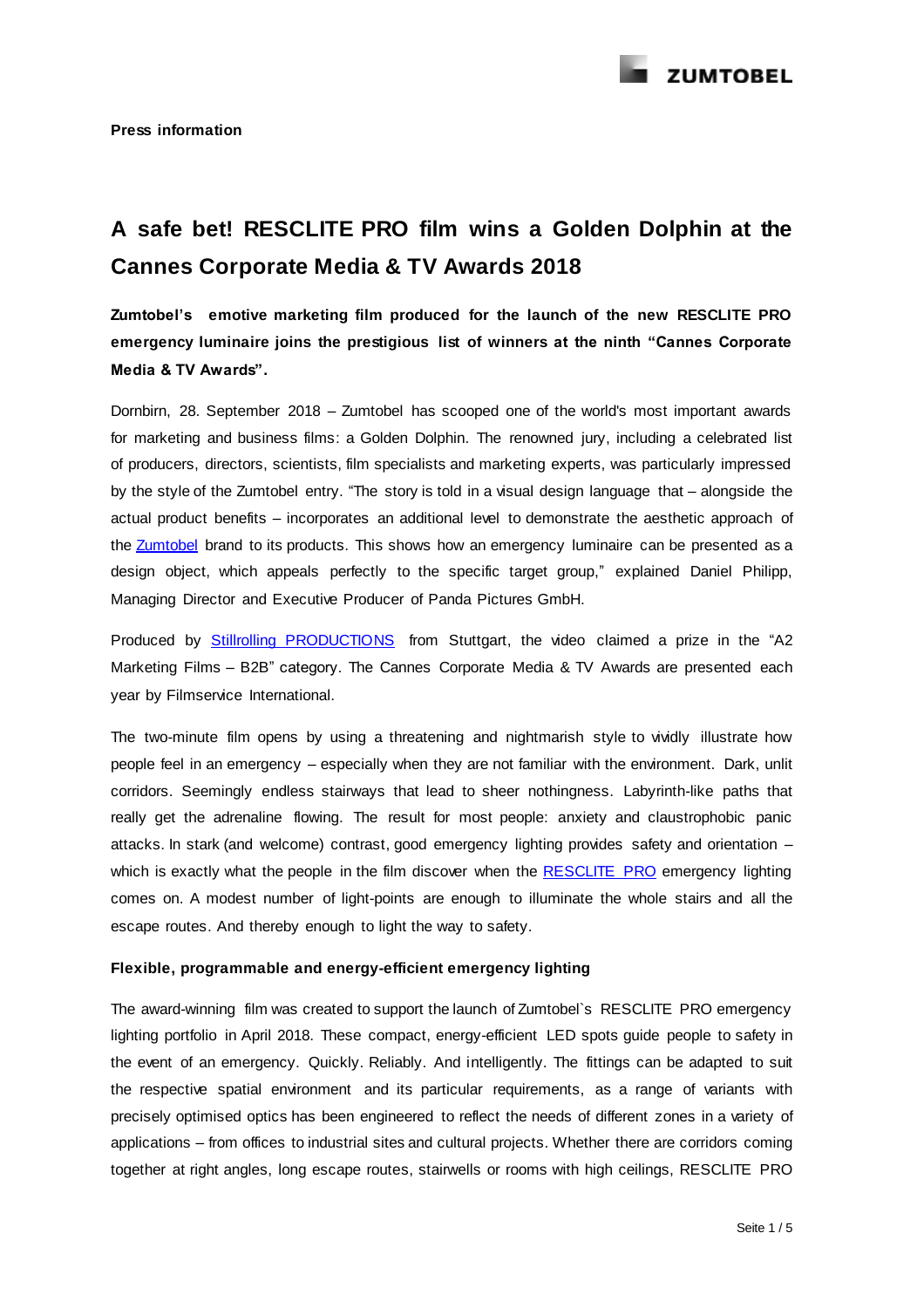

will always show the way. Thanks to new PROset technology from [ZGS](https://www.zumtobelgroup.com/en/10738.htm) (Zumtobel Group Services), RESCLITE PRO can now also be addressed and configured using an app. Directly. And in no time at all. An NFC (Near Field Communication) interface enables the setting of dimming values and the selection of various types of switching, including continuous or stand-by light. Even the maintenance of the emergency lighting installation can be managed using this handy interface.

#### **About the Cannes Corporate Media & TV Awards**

Founded in 2010 by **Filmservice International**, the annual Cannes Corporate Media & TV Awards honour the world`s best business films, online media, documentaries and reports. The accompanying festival has also become a meeting place for film-makers, clients, agencies, TV stations and students from all over the world. The distinguished jury this year sifted through more than 1000 submissions to select gold, silver, black, blue and white winners of the celebrated Dolphin trophies.

# **To watch the RESCLITE PRO film:**

<https://www.youtube.com/watch?v=ymueCqtWED8>

**For further information about RESCLITE PRO:**

<https://www.zumtobel.com/com-en/press-information-2018.html#resclitepro>

# **Find out more about the Cannes Corporate Media & TV Awards:**

<https://www.cannescorporate.com/en/index.php>

# **Photo captions:**



**Photo 1:** Donna Dederding, Brand Communications Manager Zumtobel, receives the gold dolphin from Alexander V. Kammel, founder of the Cannes Corporate Media & TV Awards. (Photo Credits: Timm Fleissgarten | NEUARTIG FILM & FOTO)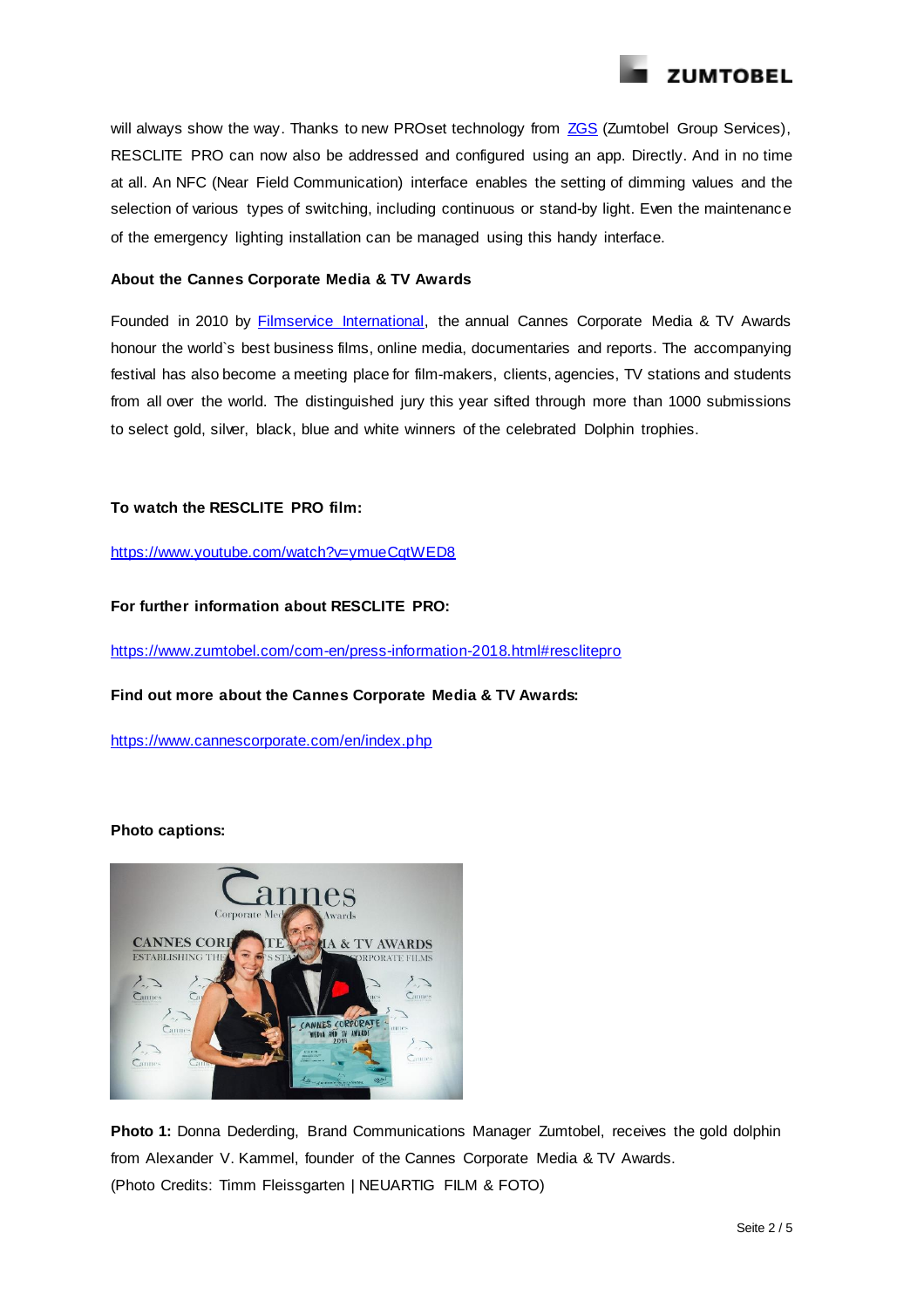



**Photo 2:** Award ceremony of the Cannes Corporate Media & TV Awards 2018.

(Photo Credits: Timm Fleissgarten | NEUARTIG FILM & FOTO)



**Photo 3:** Zumtobel wins the Golden Dolphin in the category "A2 - Marketing Films - B2B". (Photo Credits: Filmservice International, Stephan Huger)



**Photo 4:** The emotional product video of Zumtobel's RESCLITE PRO wins the Gold Dolphin at the Cannes Corporate Media & TV Awards 2018. (Photo Credits: Zumtobel)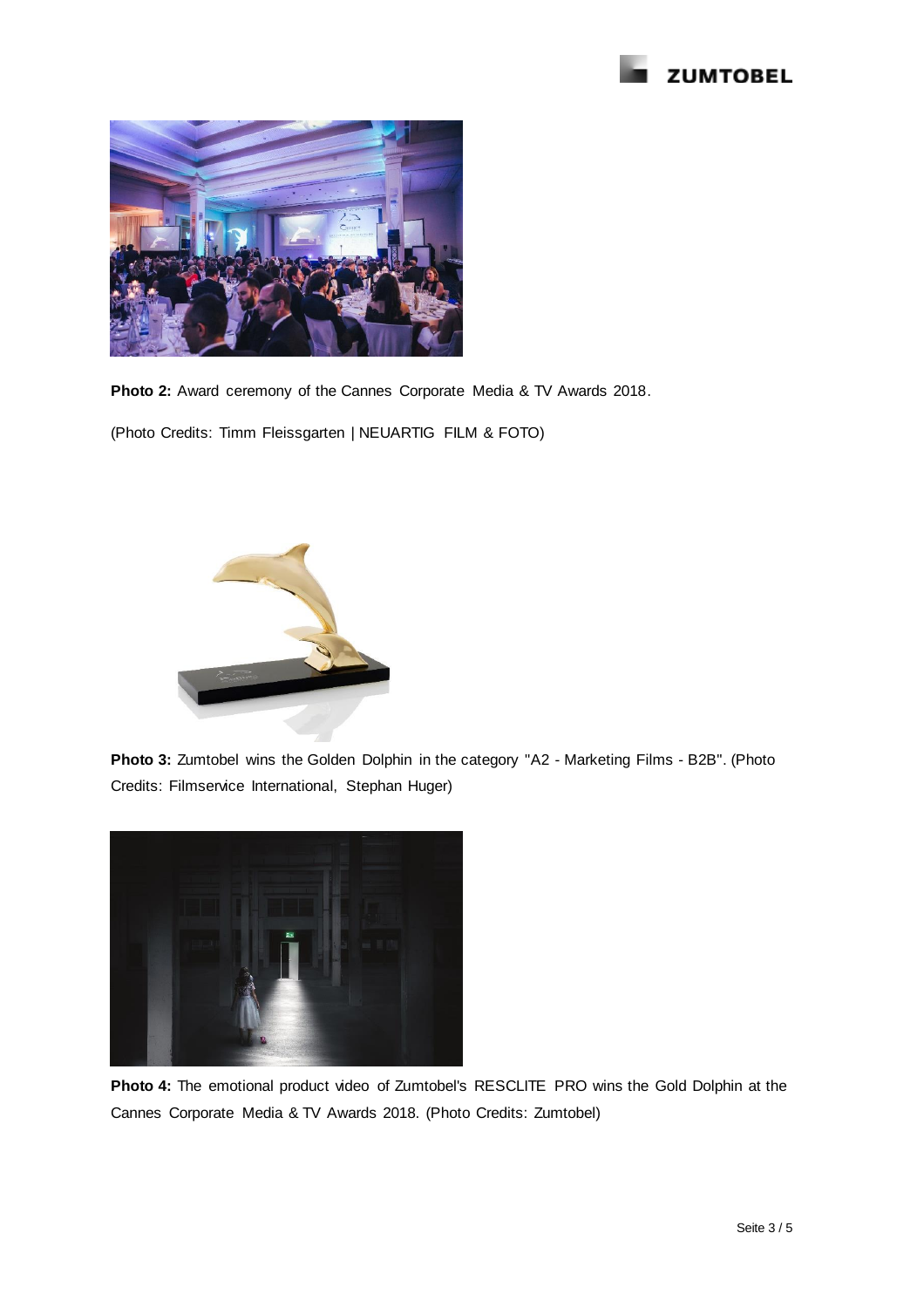



**Photo 5**: Zumtobel's RESCLITE PRO LED emergency luminaire gives new impetus to emergency lighting. It is smart and provides even greater flexibility thanks to new lenses. It combines the highest functional demands with visual restraint. (Photo credits: Zumtobel)